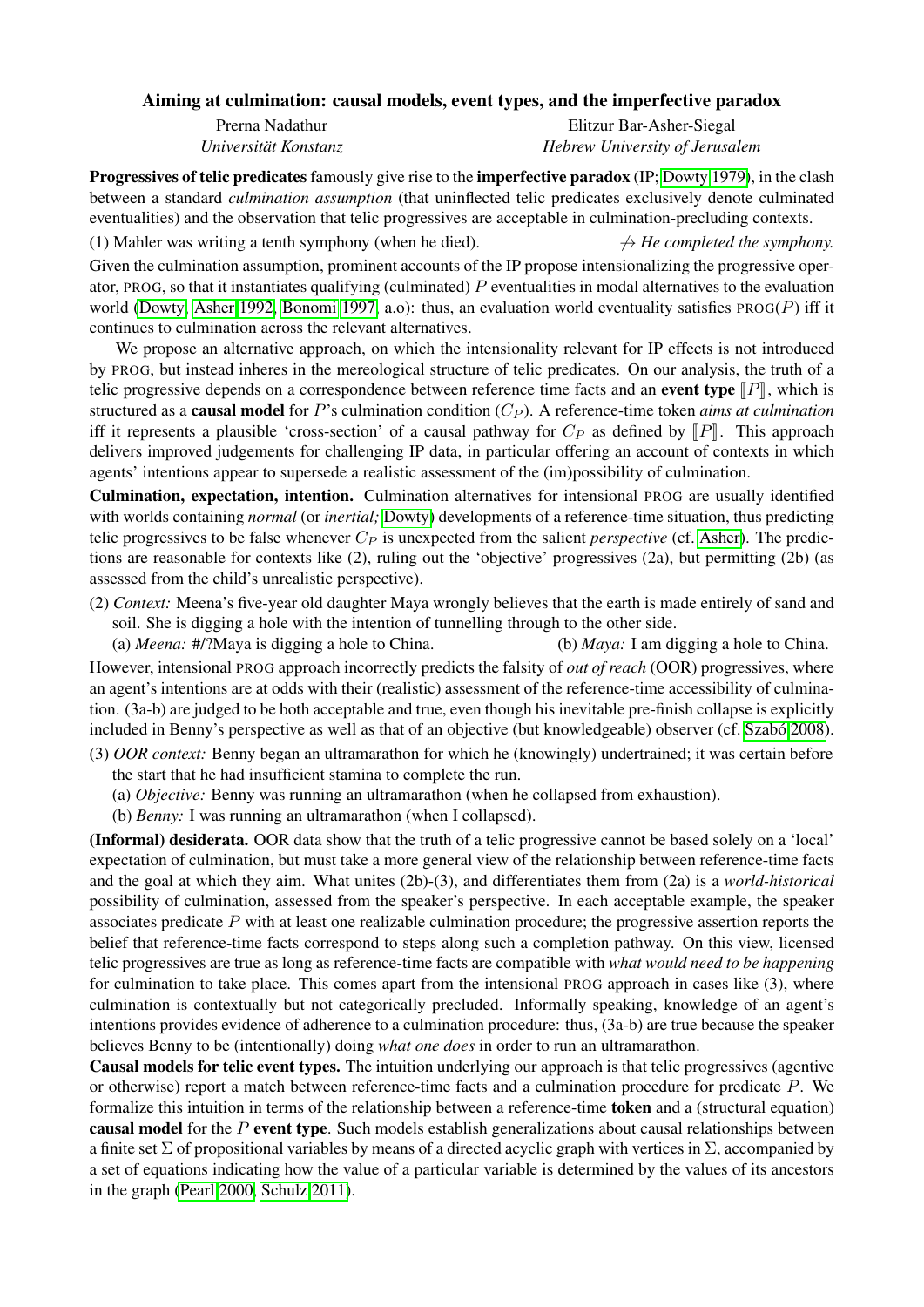An event type model  $M_P$  for telic predicate  $P$  relates conditions (facts, properties of individuals or objects) which are causally relevant for  $P's$  culmination condition (dependent variable  $C_P$ ). Maximal (culminated) P-eventualities correspond to *complete causal pathways* for  $C_P$ : that is, sets S of condition-valuation pairs (whose causal interrelationships are provided by  $M_P$ ) that are jointly sufficient for the truth of  $C_P$ (SUFF<sup>M<sub>P</sub></sup>(S, C<sub>P</sub>)). M<sub>P</sub> induces a type-level mereological structure where  $\llbracket P \rrbracket$  contains (non-)culminated eventualities;  $e_1, e_2 \in \llbracket P \rrbracket$  are comparable if and only if they are partial realizations of the same causal pathway S for  $C_P$ .

Truth and felicity of telic progressives. Given a model  $M<sub>P</sub>$  for telic predicate P with culmination condition  $C_P$ , PROG(P) is true just in case the reference-time situation s is a possible 'cross-section' of a non-culminated P-eventuality: i.e., iff (a) s realizes some part (i.e., some condition Q) of a causal pathway for  $C_P$ , (b) does not realize a complete pathway for  $C_P$ , and (c) does not realize a sufficient set for non-culmination ( $\neg C_P$ ).

(4) 
$$
\text{PROG}(P, t) = 1 \text{ iff } \exists s [\tau(s) \circ t \land [\exists Q \exists S : Q \in S \land \text{SUFF}^{M_P}(S, C_P) \land Q(s)]
$$
 (a)

$$
\wedge [(\forall S':\text{SUFF}^{M_P}(S',C_P)[\exists Q' \in S':Q'(s) \to \exists Q'' \in S':\neg Q''(s)]]
$$
 (b)

$$
\wedge [\forall \Omega : \text{SUFF}^{M_P}(\Omega, \neg C_P)[\exists \omega \in \Omega : \neg \omega(s)]]]
$$
\n
$$
(c)
$$

Given an epistemic state which supports event type  $M_p$ , telic progressives are true of situations which *aim at culmination* (insofar as they have the possibility of continuing to develop along a causal pathway for  $C_P$ ; cf. [Landman 1992\)](#page-2-6). Telic progressives are therefore true not in virtue of the actual consequences of the referencetime situation, but instead in view of type-level causal relationships between reference-time facts and  $C_P$ .

This approach captures the empirical judgements in (2)-(3). (2a) is infelicitous (not false) because the speaker's realistic perspective does not admit causal models for physically impossible tasks. By contrast, (2b)- (3) are felicitous and true (from the speaker's perspective) because reference-time facts are compatible with partial P-eventualities in the causal structure of  $\llbracket P \rrbracket$ . By severing the truth of telic progressives from the local accessibility of culmination, the causal approach also allows us to account for the role of agents' intentions. Within models for agentive telic predicates, intentions hold a special status as *globally necessary* conditions for C<sup>P</sup> : intent belongs to all sufficient sets for culmination, and insofar as they must be *sustained* through the development of a P-eventuality (cf. [Varasdi 2014\)](#page-2-7), their negations are singleton sufficient sets for  $\neg C_P$ . (4c) thus predicts the falsity of agentive progressives in any context where goal-directed intention fails.

Insofar as sustaining conditions (including intentions and non-agentive analogues like momentum or velocity) provide evidence that licenses comparison between a reference-time situation and event type  $P$ , we further suggest that these conditions operate as minimal preconditions for membership in  $\llbracket P \rrbracket$ : telic progressives are thus felicitously used only when (a) the event type model is licensed, and (b) any sustaining conditions in  $M_P$  are set in the culmination-conducive way ( $\forall Q$ : SUFF $^{M_P}(\{\neg Q\}, \neg C_P)$ ,  $Q(s)$ ). Example (5) supports a presuppositional role for intention, showing that Benny's nonspecific intention is enough to make both claims infelicitous, even where his actions otherwise adhere to established procedures for completing either distance. (5) *Nonspecific intention:* Benny began running in a marathon (42km). Knowing that he had undertrained, he

planned to decide at 15km whether to stop there or continue to 21km. He collapsed at 10km.

(a) *Benny:* ?I was running a 15K. (b) *Benny:* ?I was running a half-marathon.

Outlook. It has long been clear that intensional approaches to the IP must be supplemented by a mereological theory which permits the comparison of (non-)culminated telic eventualities [\(Bach 1986,](#page-2-8) [Landman,](#page-2-6) [Bonomi\)](#page-2-2). We here propose to capture IP effects via a mereological structure which is inherently intensional in that it unifies (non-)maximal P-eventualities in terms of a shared relationship to culmination condition  $C_P$ . Causal event type models not only provide a means of measuring the development of telic eventualities in the absence of concrete correlates (such as incremental themes; cf. [Parsons 1990\)](#page-2-9), but, through the special status awarded to sustaining conditions within the model, also establish formal criteria for minimal P-eventualities, thus accounting for judgements like (3)-(4), which resist analysis on received intensional PROG approaches. Insofar as the type of data which provides evidence for intention is distinct from that for non-agentive sustaining conditions, we anticipate that the causal approach will shed light on independently-observed agentivity contrasts in the derivation of culmination entailments (see, e.g., Martin & Schäfer 2012 on *defeasible causatives*).

The 'normality' intuition underlying intensional PROG approaches to the IP—i.e., that culmination should represent a 'normal' outcome of  $P$ -in-progress—is recognized here as a type-level intuition:  $PROG(P)$  is true of a reference-time situation s because s corresponds to a *normative* path for culmination, or what is causally normal in contexts where culmination is taken for granted (see also [Nadathur & Filip 2021\)](#page-2-11). Looking ahead, we anticipate that the causal approach can be combined with a uniform partitive theory of aspects (e.g., [Altshuler](#page-2-12) [2014\)](#page-2-12) to account for non-culminating uses of telic predicates in (non-)progressive contexts [\(Martin, 2019,](#page-2-13) a.o.).